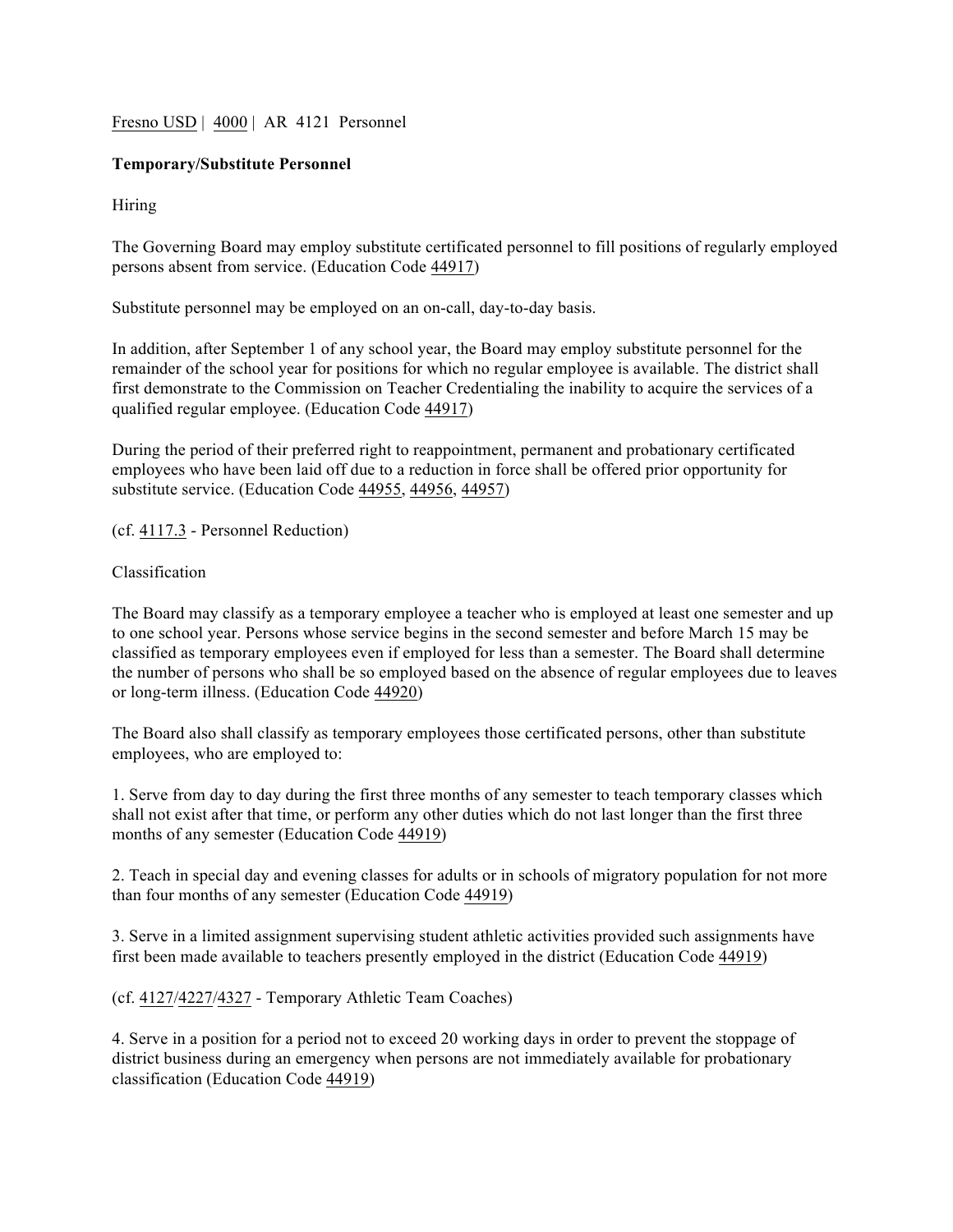5. Are employed only for the first semester because the district expects a reduction in student enrollment during the second semester due to midyear graduations (Education Code 44921)

At the time of employment and each July thereafter, the Board shall classify substitute and temporary employees as such. (Education Code 44915,44916)

Each new substitute and temporary employee shall receive a written statement at the time of initial employment during each school year indicating his/her employment status and salary. This statement shall clearly indicate the temporary nature of employment and the length of time for which the person is being employed. (Education Code 44916)

The Superintendent or designee shall ensure that substitute and temporary employees are appropriately trained, assigned, oriented and evaluated.

(cf. 4113 - Assignment)

(cf. 4115 - Evaluation/Supervision)

(cf. 4131 - Staff Development)

Qualifications

Any person employed on a substitute or temporary basis in a position requiring certification qualifications shall possess the appropriate credential or permit authorizing his/her employment in such positions and shall meet all other requirements of law for certificated positions.

(cf. 4111.2/4211.2/4311.2 - Legal Status Requirement)

(cf. 4112.2 - Certification)

(cf. 4112.3/4212.3/4312.3 - Oath or Affirmation)

(cf. 4112.4/4212.4/4312.4 - Health Examinations)

All persons employed on a substitute or temporary basis in a capacity designated in his/her credential shall be required to demonstrate basic skills proficiency in reading, writing and mathematics pursuant to Education Code 44252.5, unless exempted by law. (Education Code 44830)

Qualifications for Special Education

A noncredentialed person shall not substitute for any special education certificated position. (Education Code 56060)

A person holding a valid credential authorizing substitute teaching may serve as a substitute for a special education teacher for a period not to exceed 20 school days unless, upon application by the district, a 20 day extension is approved by the Superintendent of Public Instruction. In extraordinary circumstances the district may seek an extension longer than 20 days. (Education Code 56061)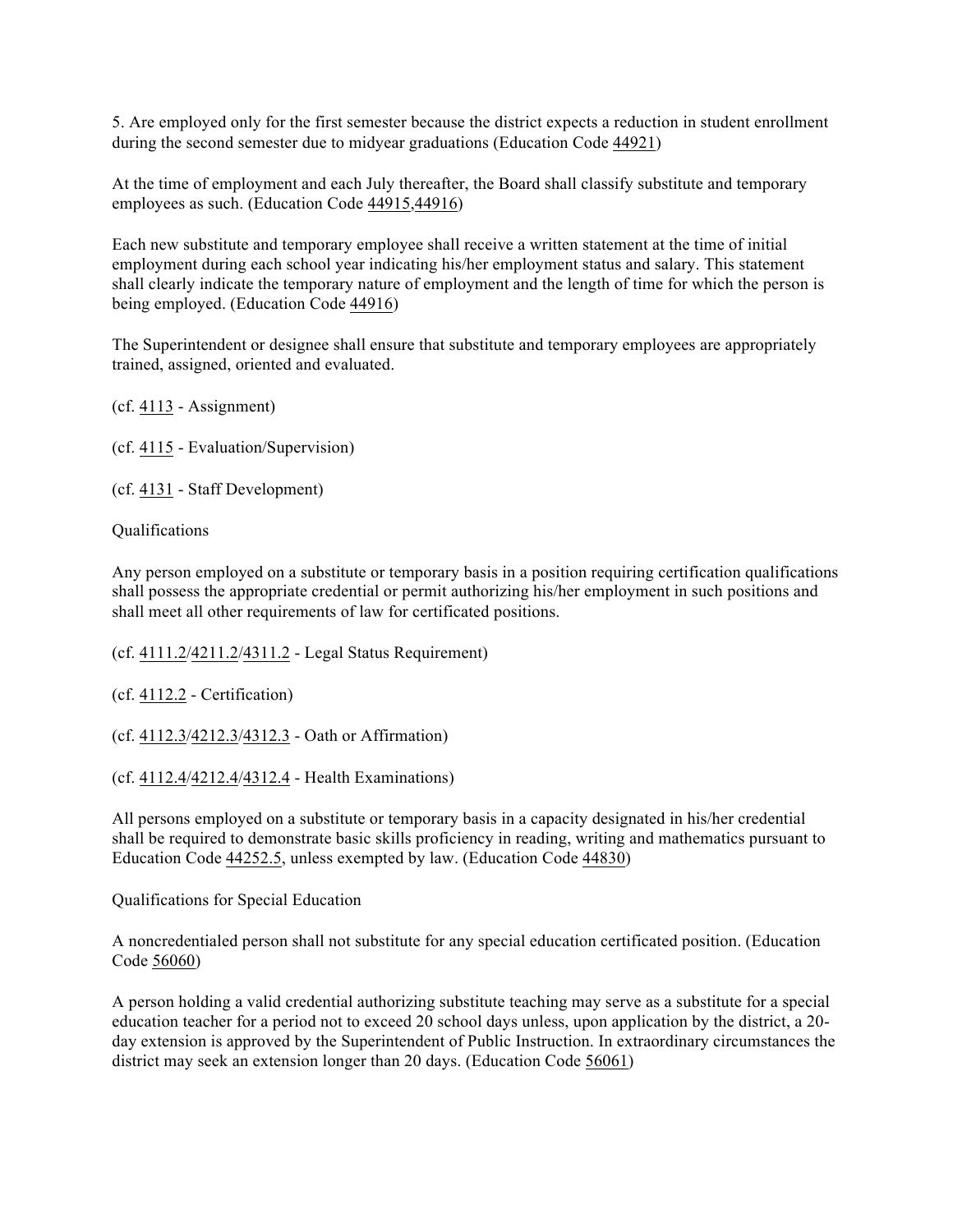In placing substitute teachers in special education classrooms, the district shall give first priority to substitute teachers with the appropriate special education credential and second priority to substitute teachers with any other special education credential. If no substitute with a special education credential is available, the district shall use a substitute teacher with a regular teaching credential. (Education Code 56062)

The Superintendent or designee shall recruit and maintain lists of appropriately credentialed substitute teachers. He/she shall contact institutes of higher education with approved special education programs for possible recommendations of appropriately credentialed special education personnel. (Education Code 56063)

### Salary/Benefits

The Board shall adopt and make public a salary schedule setting the daily or pay period rate(s) for substitute employees for all categories or classes of certificated employees of the district. (Education Code 44977, 45030)

If an employee who was previously laid off due to a reduction in force serves as a substitute employee for 21 days or more within a period of 60 school days, he/she shall receive compensation at a rate equal to or greater than the amount he/she would have received upon reappointment. (Education Code 44956)

### Granting Probationary Status

With the exception of on-call, day-to-day substitutes, any substitute or temporary employee who performs the duties normally required of certificated employees for at least 75 percent of the school year shall be deemed to have served a complete school year as a probationary employee if employed as a probationary employee for the following school year. (Education Code 44918)

Temporary employees hired pursuant to #1 or #2 above to teach temporary classes or perform other certificated duties not expected to last more than the first three months of any semester, or to teach special day and evening classes for adults or in schools for migratory populations for the first four months of a semester, shall be classified as probationary employees if the duties continue beyond the those time limits. (Education Code44919)

Temporary employees hired pursuant to #5 above to teach only the first semester due to anticipated midyear graduations shall be classified as probationary employees for the entire school year if the employment continues beyond the first semester. (Education Code 44921)

### Release from Employment/Dismissal

The Board may dismiss substitute employees at any time at its discretion. (Education Code 44953)

The Board may release temporary employees at its discretion if such employees have served less than 75 percent of the school year. Temporary employees who have served 75 percent or more of the school year may be released as long as such employees are notified before the end of the school year of the district's decision not to reelect them for the following school year. (Education Code 44954)

Reemployment Rights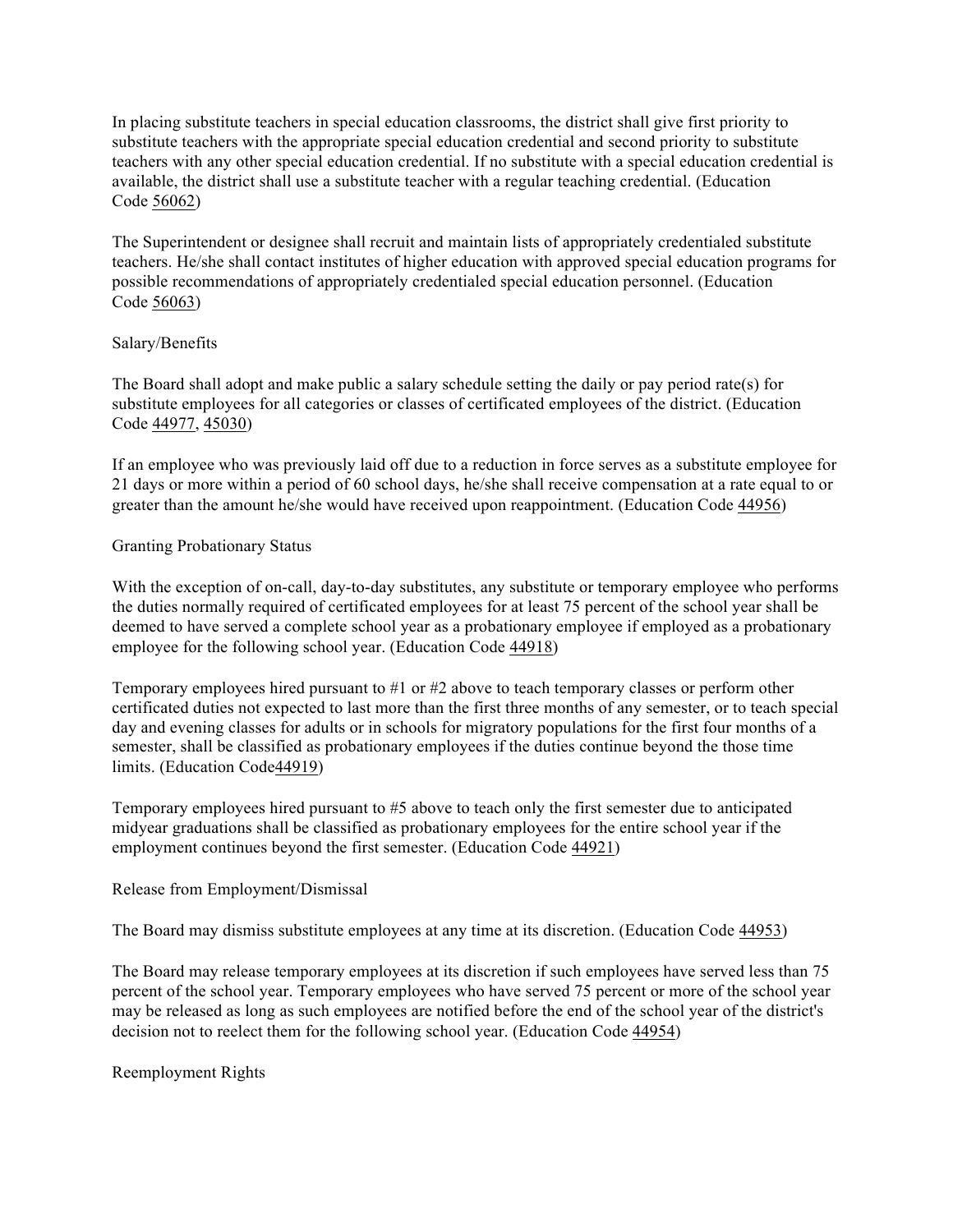With the exception of on-call, day-to-day substitutes, a temporary or substitute employee who served at least 75 percent of the previous school year and who was not released pursuant to Education Code 44954 prior to the end of the school year shall be reemployed for the following school year to fill any vacant positions in the district. (Education Code 44918)

With the exception of on-call, day-to-day substitutes, temporary or substitute employees who were released pursuant to Education Code 44954 but who have nevertheless served for two consecutive years, for at least 75 percent of each year, shall receive first priority if the district fills a vacant position for the subsequent school year at the grade level at which the employee served during either year. In the case of a departmentalized program, the employee shall have taught the subject matter in which the vacant position occurs. (Education Code 44918)

Persons employed for only the first semester because of anticipated midyear graduations shall be reemployed to fill any vacant positions in the district for which the employee is certified. Preference for available positions shall be determined by the Board as prescribed by Education Code44845 and 44846. (Education Code 44921)

## Substitute Teacher

The substitute teacher serves an important role in the district and maintains the continuity of teaching by carrying forward the plans of the regular teachers.

Substitute teacher lists are reorganized each year. Substitutes must reactivate their files by contacting the substitute office after July 1. Substitute teachers shall file with the substitute teachers office:

- 1. Loyalty oath.
- 2. TB negative verification.
- 3. Withholding statement.

No substitute will work in a single assignment for more than 130 days or 74 percent in a given school year.

Procedure for Calling in an Absence

The regular teacher must call the Substitute Employee Management System at any time prior to the absence (up to 30 days) but not later than 6:30 a.m. on the day the substitute is needed. A beginning and ending date must be provided.

Procedure for Releasing Substitute if Returning Early

If the absent teacher is returning to work earlier than designated on the Substitute Employee Management System, the absent teacher must call the SEMS and must also notify the substitute teacher of the early return no later than 6 a.m. on the day the substitute is to be released. Teachers who do not notify the SEMS and the substitute teacher in time to release the substitute will be docked one-half day of substitute pay.

Principal's Supervision and Rating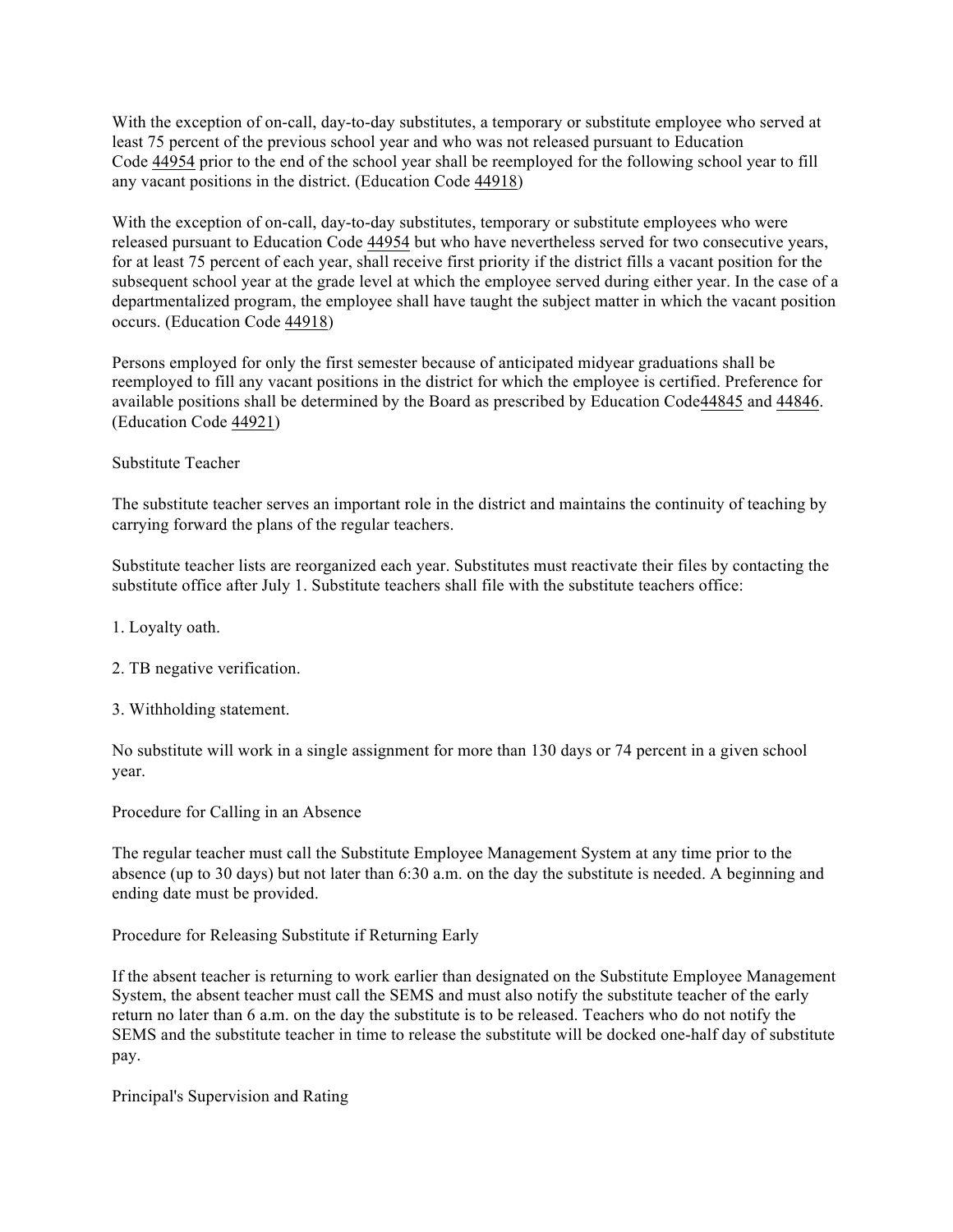Detailed instructions for substitute teachers shall be available in each school and shall include the time schedule, seating charts and specific lesson assignments.

In all cases where a substitute is not performing satisfactorily, the principal must submit an evaluation that specifically states the circumstances surrounding the unsatisfactory service. Consideration for appropriate action will be taken by Human Resources.

Membership in State Teachers' Retirement System

Persons employed on a substitute basis who serve for 100 days in a school year become members of the State Teacher's Retirement System on the first day of the pay period during which the 100 days of services occurs. The substitute teacher must complete the appropriate membership form and submit it to Human Resources.

Substitute teachers may elect to participate in the State Teachers' Retirement System if they serve 10 days in a pay period. Such election of membership is irrevocable.

Persons who become members of the State Teachers' Retirement System may purchase credit for service performed before they become a member.

Legal Reference:

EDUCATION CODE

44252.5 State basic skills assessment required for certificated personnel

44300 Emergency teaching or specialist permits

44830 Employment of certificated persons; requirements of proficiency in basic skills

44839.5 Employment of retirant

44845-44846 Criteria for reemployment preferences

44914 Substitute and probationary employment in computation for classification as permanent employee

44915 Classification of probationary employees

44916 Time of classification; statement of employment status

44917 Classification of substitute employees

44918 Substitute or temporary employee deemed probationary employee; reemployment rights

44919 Classification of temporary employees

44920 Employment of certain temporary employees; classifications

44921 Employment of temporary employees; reemployment rights (unified and high school districts)